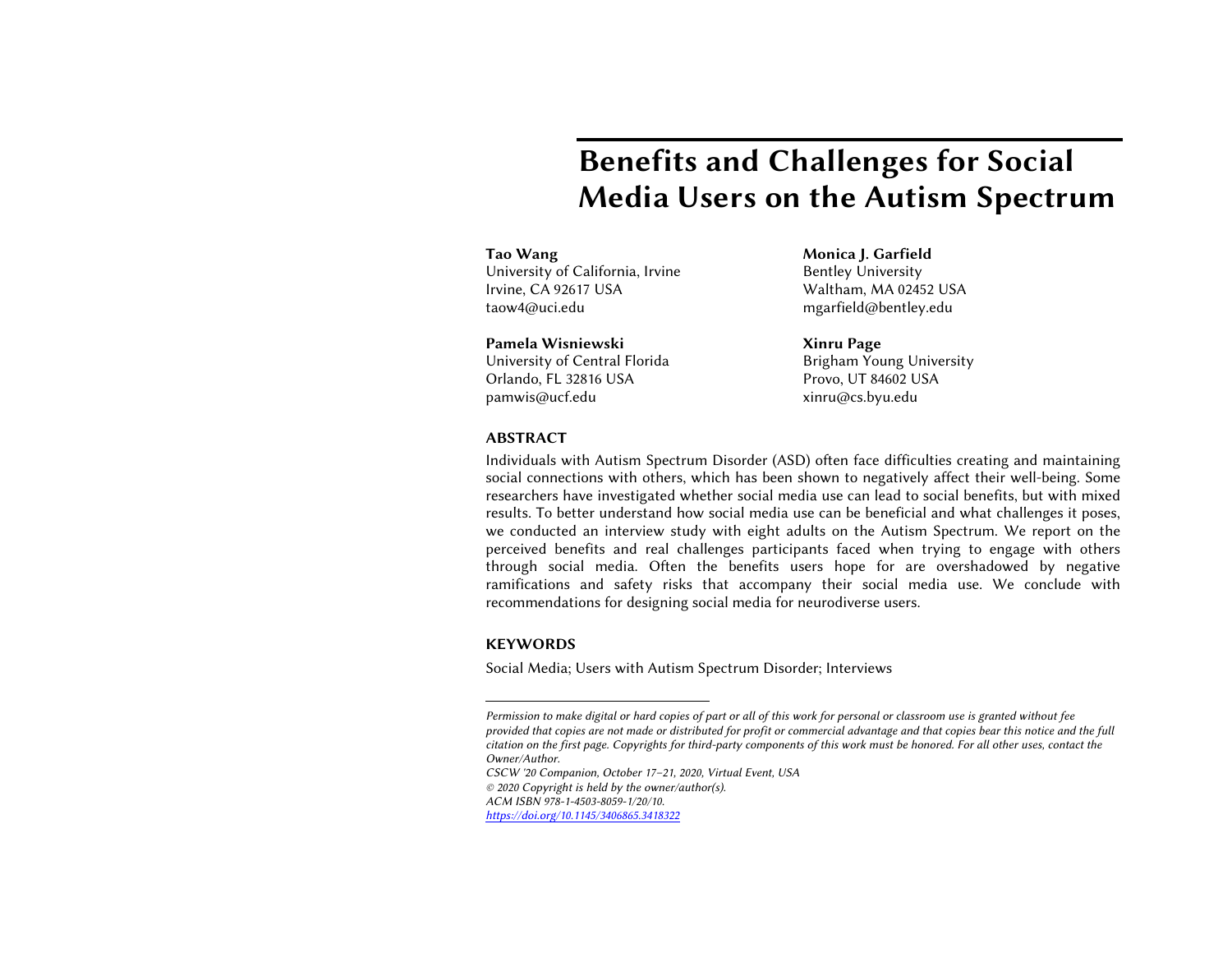#### INTRODUCTION

 Social media usage has been linked to increased bonding and bridging social capital, as well as the ability to maintain social connections [8]. This effect is particularly pronounced for those starting with lower life satisfaction or self-esteem [8]. While prior work studied general social media users, we explore whether social media presents a unique opportunity for helping people with Autism Spectrum Disorder (ASD) overcome some of the challenges they face when developing social relationships with others. Since social media's text and photo-based communication channels de- emphasize the need for interpreting nonverbal cues and provides more structured communication, conceivably, it could be a medium that puts neurotypical individuals and those on the spectrum on a more uniform playing field for social interaction. To gain a deeper understanding of the benefits and challenges of social media usage by individuals with ASD, we interviewed eight adults on the Autism Spectrum to understand their perceptions and experiences. Our findings contribute to a more nuanced understanding of the experience of users drawn from a different population than the typical college attending and mobile individuals in autism technology studies.

#### BACKGROUND

 It is estimated that between 1-2% of the world's population is on the Autism Spectrum [7]. A defining characteristic of ASD is that these individuals develop social skills differently than neurotypical individuals; therefore, they may have difficulties understanding neurotypical behaviors and social norms [19]. Compared to the general population, people with ASD report higher levels of loneliness [11,15] and more restricted networks of friends, which results in lower satisfaction with their social networks [2]. Specifically, they are interested in forming more social connections [3,4,11]. Studies also revealed that informal social support, such as readiness of help [17], is also associated with quality of life for adults with ASD [13].

 Meanwhile, research on social media and users with ASD has painted a complex but incomplete picture. Having a supportive social network has been shown to be a significant factor in improving the quality of life for people with ASD [12]. Yet, this research was not specific to the use of online social networks. For adolescents with ASD, social media use was associated with increased friendship quality but moderated by anxiety levels; this research shows that social media may help facilitate social engagement but at the cost of displacing offline social interactions [14]. Meanwhile, Ward et al. [18] found that adults with ASD who used Facebook reported being happier than those who were not on Facebook, but this effect diminished with high levels of use. The researchers did not find a similar effect with Twitter. Even when users with high-functioning ASD have found social media useful, there are barriers to maintaining those relationships due to issues of trust, privacy, inflexible thinking, and perspective taking [6]. These prior works and others [1,5,9,10] start to unpack some of the nuance of social media use for individuals with ASD, but the findings were primarily based on survey studies, on specific ASD populations, or evaluating task-driven use cases. In contrast, we conducted an in-depth interview study with formally diagnosed adults with different abilities. Our goal was to capture the broader spectrum of experiences, both good and bad, related to social media by adults with ASD.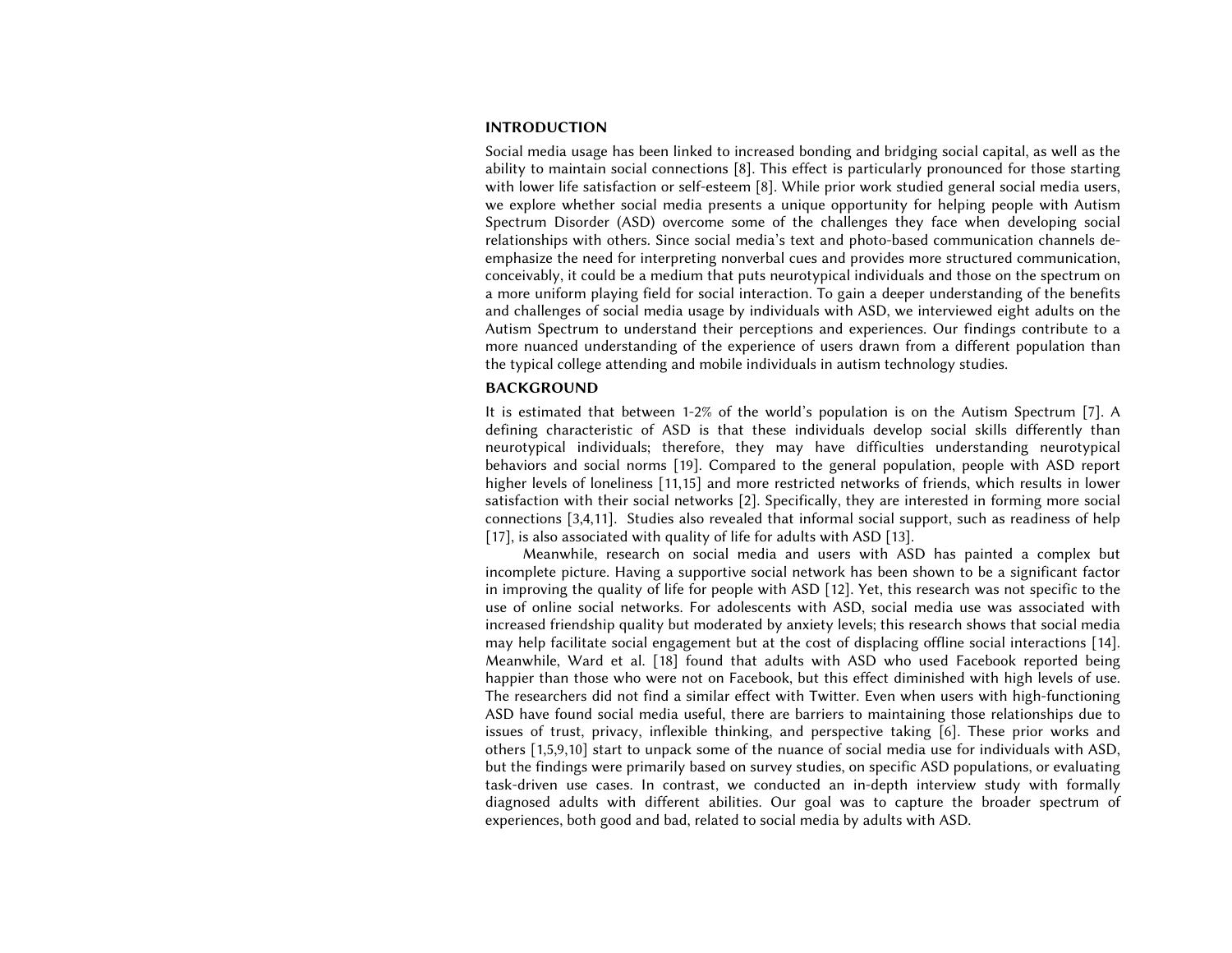Table 1: Interview Participants

| ID             |   | Site <sup>*</sup> | Social Media Used             |
|----------------|---|-------------------|-------------------------------|
| P <sub>1</sub> | M | A                 | Eacebook                      |
| P <sub>2</sub> | F | A                 | Facebook, Instagram           |
| P <sub>3</sub> | F | A                 | Facebook, former user of      |
|                |   |                   | Instagram                     |
| P <sub>4</sub> | м | **                | Eacebook                      |
| <b>P5</b>      | F | В                 | Facebook, Instagram, Snapchat |
| Р6             | м | В                 | Snapchat, former user of      |
|                |   |                   | Facebook, former user of      |
|                |   |                   | MeetMe                        |
| P7             | м | В                 | Twitter, Facebook, Reddit,    |
|                |   |                   | Instagram, Snapchat           |
|                |   |                   |                               |
| Р8             | м | В                 | Facebook, Instagram, Twitter, |
|                |   |                   | Snapchat                      |

\* Site A serves adults with intellectual or developmental disabilities, whereas Site B serves mainly individuals with developmental disabilities; IQ was part of the criteria for being eligible for the different services of the two organizations.

\*\* P4 was recruited via Site B but does not attend either organization.

#### EXEMPLAR QUOTES

#### Maintaining Existing Relationships

"I can contact family members [on Facebook] that live far from me. Family that I don't usually see. They live far. Too far for me to even go visit."  $-P3$ 

#### Reducing boredom

"Oh, God. No! I wouldn't deal. I would give up the \$1000 [a hypothetical compensation that she jokingly proposed] for the social media. I'd be bored. I think that's what it is. I think I'd just be really bored." –P5

#### METHODS

 To recruit participants, we partnered with two community organizations serving adults with ASD in a metropolitan area in the Northeastern United States. We interviewed eight adults on the spectrum (aged 23-41). Table 1 summarizes interviewee characteristics. We consulted with the service providers regarding the proper consent process: we obtained written consent prior to the interviews from interviewees who are their own legal guardians or written consent from their legal guardians and assent from interviewees. A staff member or caretaker was present for each interview to provide support if necessary. At the beginning of the interview, we explained the protocol again and obtained positive confirmations from all participants before proceeding. The interviews followed the same protocol and focused on understanding why participants used social media, and the benefits and challenges they faced. The first and second authors coded for benefits and challenges following an open coding process [16] and came to consensus on the final codes.

#### FINDINGS

#### Benefits and Motivations for Using Social Media

 Participants expressed that social media was beneficial for maintaining existing relationships and reducing boredom. Some also expressed their desire to gain new social contacts via social media.

 hometowns, often with their parents, while high school friends and siblings had gone off to college or moved away for work. Therefore, maintaining relationships with existing contacts was a common motivation for using social media. Others also mentioned it was particularly important for keeping in touch with geographically distant family members. However, social media was also critical for local contacts. None of our participants drove, so it was difficult to arrange in-person visits with friends. Interacting on social media removed the need to travel to engage with others. *The ability to maintain existing relationships.* Many interviewees were still living in their

 participants when they were looking to fill their time and pursue their special interests. Typical activities on social media include "[posting] something that I really liked" (P6), "looking at posts" (P5), "just to have something to do" (P2). P5 and P7 expressed having strong interests in movies and sports respectively. They were able to use social media to pursue their passions by joining many fan groups on Facebook. When asked about how they would feel if they had no access to social media for a month, most pushed back strongly. They explained that they did not have jobs, or enough work hours, or other things to do to occupy their time. Few participants explained they would find other ways to kill time, such as watching YouTube videos or reading comic books. *Reducing boredom and pursuing special interests.* Social media was the top destination for

 seek romantic relationships, but the outcomes were often discouraging. P6 frankly stated that dating was a main motivation for him to use social media, but the experience often ended up in frustration. P1 also tried to befriend many people on Facebook, but often was rejected. P3, in contrast, was on the receiving end. She received many friend requests from strangers who would block her upon learning she had a boyfriend. While making new friends was often a perceived benefit of social media, many were left confused and often disappointed when it was not realized. *Seeking new relationships.* Participants described attempts to make friends on social media or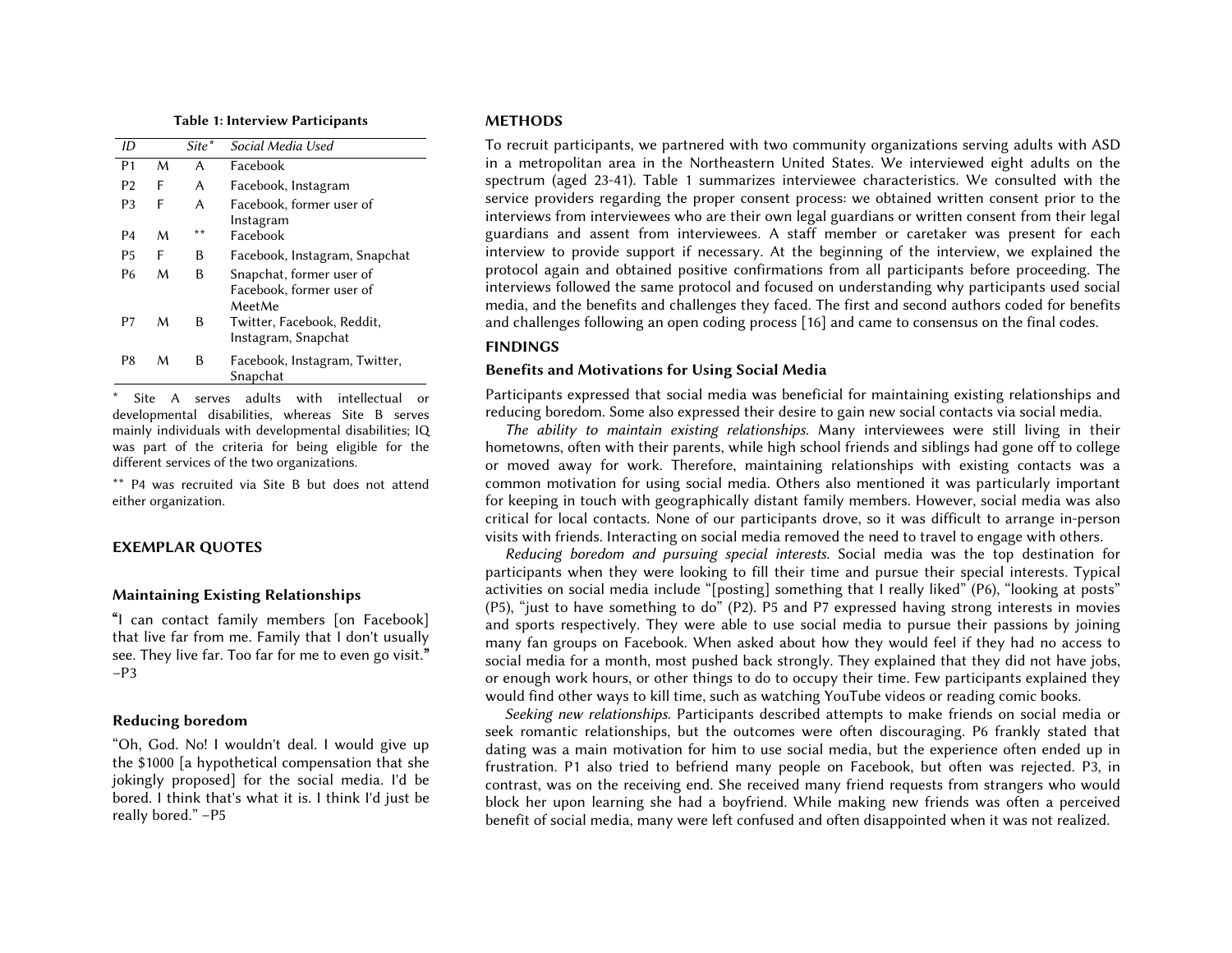#### EXEMPLAR QUOTES (Continued)

#### Seeking New Relationships

 "There's gotta be a million people that are on Facebook and what have you, but the other thing is that they don't wanna become your friends." – P1

#### Anxiety

 *"I've done it [deactivate his Facebook account] a few times to take a break from it and it's because of the stress. If I get all the drama. If I feel like I'm getting too anxiety. I'll take it down for a day or two. Or maybe a while and then put it back up."* - P7

#### Harassment and Drama

 *"I don't like it when people give negative comments or post something inappropriate. Something like really immature, something that is more like, insensitive or can consider be like a harassment in a way."* -P4

## Privacy Concerns

 "I didn't really go overboard with posting everything about my life because I didn't really think that my life was ... or certain aspects of it were people's business." -P6

#### Challenges and Drawbacks of Social Media Use

Participants identified anxiety, harassment/drama, and privacy as key social media challenges.

 interviewees would feel this anxiety when a message or friend request was not answered right away and had to come up with ways to cope with it. P1 shared one time after being rejected, "I actually went out for a walk and it calmed me down right away." P7 regularly took a "break" from social media by deactivating his Facebook account: "I've done it a few times to take a break from it and it's because of the stress." Other interviewees left social media completely. P6 explained how the drawbacks of leaving Facebook was worth it: "I don't really keep in touch with [my Facebook contacts] anymore, but at the end of the day, my mental health is more important." *Anxiety.* Participants expressed how anxiety was a major issue in using social media. Often

 witnessed or experienced on social media. These incidents happened both in public posts and private group chats. P2 complained about "people talking about other people behind their backs. People like to talk about people and call them names over Facebook… This person likes this person, this person likes this person when it's not even true." P5 tried to overlook negative content and "scroll right past by them." Participants tried not to engage in negative interactions, but when the harassment became too much, some resorted to blocking the perpetrator or negative poster. *Harassment, and drama.* Participants were disturbed by harassment and bullying that they

 safety reasons. P2 explained, "I don't want people finding where I live." Most also stated that they did not connect with strangers online. P8 said, "I would need to get to know them a little bit more before [connecting]." However, in their own visual inspection of their friend lists, most participants acknowledged they had been interacting with strangers. *Privacy concerns.* Participants often drew a line between private and public information for

# DISCUSSION AND CONCLUSION

 Overall, social media was beneficial for helping our participants maintain existing relationships and occupying their time. While these benefits are not unique to individuals on the spectrum, they were magnified due to immobility (e.g., inability to drive, being left behind as friends and siblings move away) and abundance of free time (e.g., difficulty getting a job or not enough hours). However, the unrealized potential benefits related to bridging social capital (i.e., making new friends), as well as the negative consequences to one's mental health and privacy often outweighed the benefits of engaging with people beyond their existing trusted connections. Participants often struggled with the "social" aspects of social media to the point that it negatively impacted their mental health. Hence, a key implication of this work is that we identify the development of bridging social capital as a deficit in the design of social media platforms. Therefore, future research should consider how we might design social media that promotes neurodiversity and scaffolds new relationship formation in a way that is healthy and beneficial for adults with ASD. Furthermore, users' abilities influenced their objectives, expectations, and pain points on social media. More in-depth exploration should focus on understanding these underlying connections, as well as effective mediation tactics. Finally, we learned that developing relationships, especially romantic ones, was a strong motivation for many to use social media. Considering the challenges and risks in building relationships online, future research should examine this topic more carefully.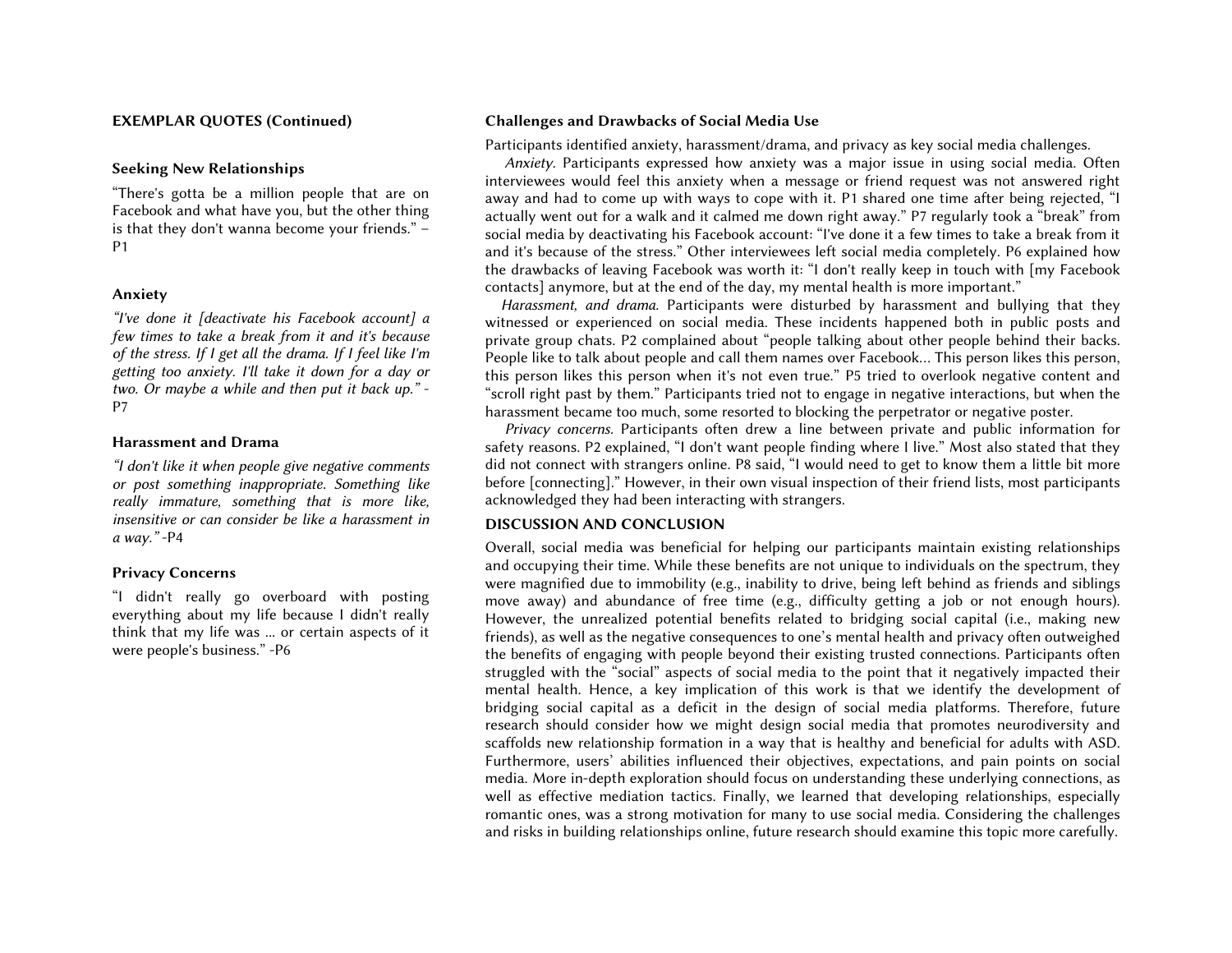#### REFERENCES

- [1] Susan Abel, Tanya Machin, and Charlotte Brownlow. 2019. Support, socialise and advocate: An exploration of the stated purposes of Facebook autism groups. *Res. Autism Spectr. Disord.* 61, (May 2019), 10–21. [DOI:https://doi.org/10.1016/j.rasd.2019.01.009](https://DOI:https://doi.org/10.1016/j.rasd.2019.01.009)
- [2] A. E. van Asselt-Goverts, P. J. C. M. Embregts, A. H. C. Hendriks, K. M. Wegman, and J. P. Teunisse. 2015. Do Social Networks Differ? Comparison of the Social Networks of People with Intellectual Disabilities, People with Autism Spectrum Disorders and Other People Living in the Community. *J. Autism Dev. Disord.* 45, 5 (May 2015), 1191–1203. [DOI:https://doi.org/10.1007/s10803-014-2279-3](https://DOI:https://doi.org/10.1007/s10803-014-2279-3)
- [3] Nirit Bauminger and Connie Kasari. 2000. Loneliness and Friendship in High-Functioning Children with Autism. *Child Dev.* 71, 2 (2000), 447–456. [DOI:https://doi.org/10.1111/1467-8624.00156](https://DOI:https://doi.org/10.1111/1467-8624.00156)
- [4] Nirit Bauminger, Cory Shulman, and Galit Agam. 2003. Peer Interaction and Loneliness in High-Functioning Children with Autism. *J. Autism Dev. Disord.* 33, 5 (October 2003), 489–507. DOI:https://doi.org/10.1023/A:1025827427901
- [5] Adham Beykikhoshk, Ognjen Arandjelović, Dinh Phung, Svetha Venkatesh, and Terry Caelli. 2015. Using Twitter to learn about the autism community. *Soc. Netw. Anal. Min.* 5, 1 (June 2015), 22. [DOI:https://doi.org/10.1007/s13278-](https://DOI:https://doi.org/10.1007/s13278) 015-0261-5
- [6] Moira Burke, Robert Kraut, and Diane Williams. 2010. Social use of computer-mediated communication by adults on the autism spectrum. In *Proceedings of the 2010 ACM conference on Computer supported cooperative work* (CSCW '10), Association for Computing Machinery, Savannah, Georgia, USA, 425–434. [DOI:https://doi.org/10.1145/1718918.1718991](https://DOI:https://doi.org/10.1145/1718918.1718991)
- [7] CDC. 2020. Data and Statistics on Autism Spectrum Disorder | CDC. *Centers for Disease Control and Prevention*. Retrieved June 20, 2020 from<https://www.cdc.gov/ncbddd/autism/data.html>
- [8] Nicole B. Ellison, Charles Steinfield, and Cliff Lampe. 2007. The Benefits of Facebook "Friends:" Social Capital and College Students' Use of Online Social Network Sites. *J. Comput.-Mediat. Commun.* 12, 4 (July 2007), 1143–1168. [DOI:https://doi.org/10.1111/j.1083-6101.2007.00367.x](https://DOI:https://doi.org/10.1111/j.1083-6101.2007.00367.x)
- [9] Hwajung Hong, Jennifer G. Kim, Gregory D. Abowd, and Rosa I. Arriaga. 2012. Designing a Social Network to Support the Independence of Young Adults with Autism. In *Proceedings of the ACM 2012 Conference on Computer*  Supported Cooperative Work (CSCW *Supported Cooperative Work* (CSCW '12), ACM, New York, NY, USA, 627–636. [DOI:https://doi.org/10.1145/2145204.2145300](https://DOI:https://doi.org/10.1145/2145204.2145300)
- [10] Hwajung Hong, Svetlana Yarosh, Jennifer G. Kim, Gregory D. Abowd, and Rosa I. Arriaga. 2013. Investigating the Use of Circles in Social Networks to Support Independence of Individuals with Autism. In *Proceedings of the SIGCHI Conference on Human Factors in Computing Systems* (CHI '13), ACM, New York, NY, USA, 3207–3216. [DOI:https://doi.org/10.1145/2470654.2466439](https://DOI:https://doi.org/10.1145/2470654.2466439)
- [11] Jill Locke, Eric H. Ishijima, Connie Kasari, and Nancy London. 2010. Loneliness, friendship quality and the social networks of adolescents with high-functioning autism in an inclusive school setting. *J. Res. Spec. Educ. Needs* 10, 2 (2010), 74–81. [DOI:https://doi.org/10.1111/j.1471-3802.2010.01148.x](https://DOI:https://doi.org/10.1111/j.1471-3802.2010.01148.x)
- [12] Micah O. Mazurek. 2013. Social media use among adults with autism spectrum disorders. *Comput. Hum. Behav.* 29, 4 (July 2013), 1709–1714. [DOI:https://doi.org/10.1016/j.chb.2013.02.004](https://DOI:https://doi.org/10.1016/j.chb.2013.02.004)
- [13] J O Renty and Herbert Roeyers. 2006. Quality of life in high-functioning adults with autism spectrum disorder: The predictive value of disability and support characteristics. *Autism* 10, 5 (September 2006), 511–524. [DOI:https://doi.org/10.1177/1362361306066604](https://DOI:https://doi.org/10.1177/1362361306066604)
- [14] Gerrit I. van Schalkwyk, Carla E. Marin, Mayra Ortiz, Max Rolison, Zheala Qayyum, James C. McPartland, Eli R. Lebowitz, Fred R. Volkmar, and Wendy K. Silverman. 2017. Social Media Use, Friendship Quality, and the Moderating Role of Anxiety in Adolescents with Autism Spectrum Disorder. *J. Autism Dev. Disord.* 47, 9 (September 2017), 2805–2813. [DOI:https://doi.org/10.1007/s10803-017-3201-6](https://DOI:https://doi.org/10.1007/s10803-017-3201-6)
- [15] Paul T. Shattuck, Gael I. Orsmond, Mary Wagner, and Benjamin P. Cooper. 2011. Participation in Social Activities among Adolescents with an Autism Spectrum Disorder. *PLoS ONE* 6, 11 (November 2011). [DOI:https://doi.org/10.1371/journal.pone.0027176](https://DOI:https://doi.org/10.1371/journal.pone.0027176)
- [16] Anselm L. Strauss. 1987. *Qualitative Analysis for Social Scientists*. Cambridge University Press.